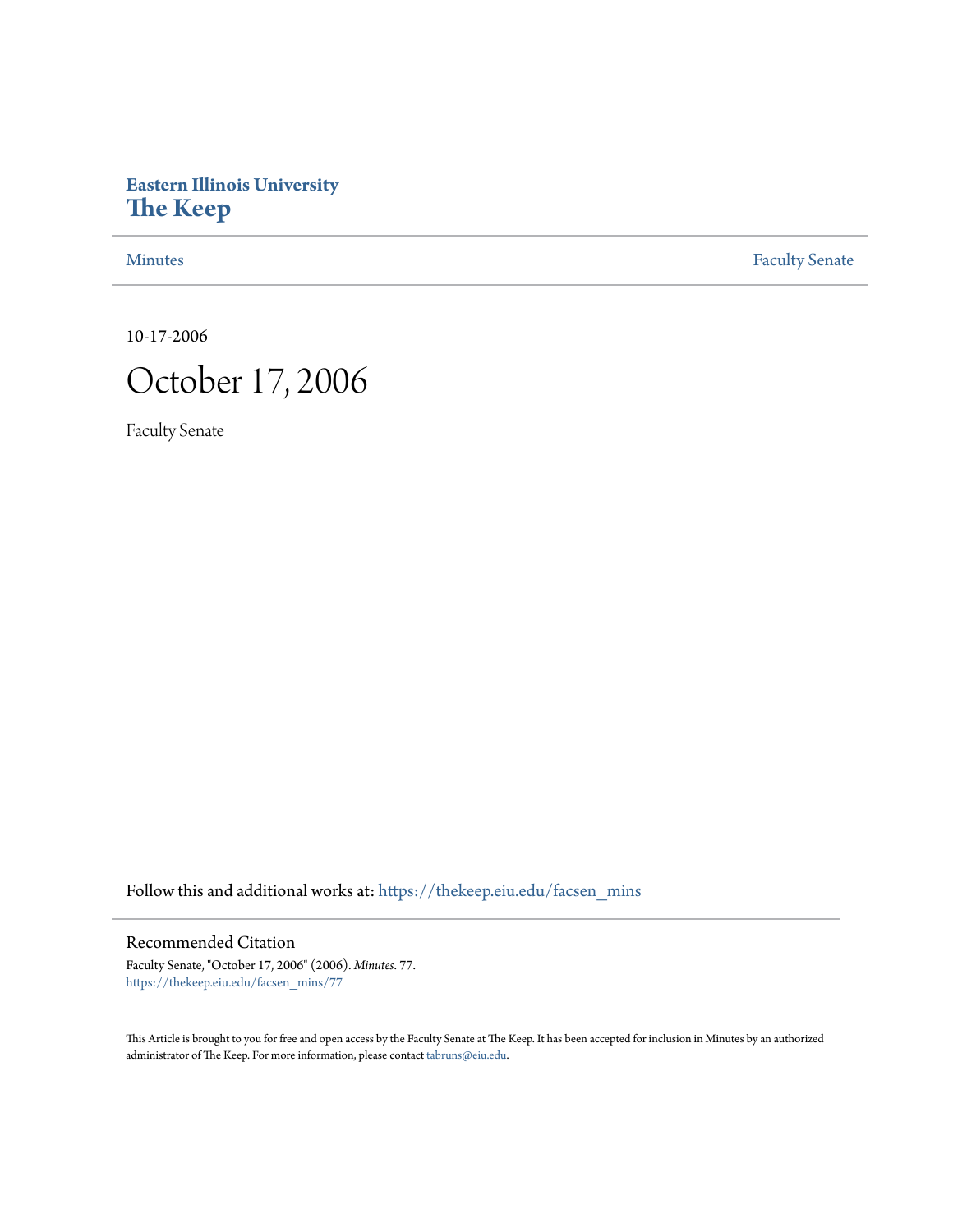# **FACULTY SENATE MINUTES FOR October 17, 2006 (Vol. XXXV, No. 7)**

The 2006 – 2007 Faculty Senate minutes and other information are available on the Web at http://www.eiu.edu/~FacSen The Faculty Senate agenda is posted weekly on the Web, at Physical Sciences Building 1450, and on the third-level bulletin board in Booth Library. Note: These minutes are not a complete verbatim transcript of the Senate meeting.

**CALL TO FACULTY**: Faculty wishing to nominate candidates for the Luis Clay Mendez Distinguished Service Award are requested to see the Faculty Senate's web site for additional details and nomination forms.

**I. Call to order by Chair Assege HaileMariam at 2:00 p.m.** (Booth Library Conference Room, Room 4440) Present: J. Ashley, A. Brownson, L. Curry, R. Fischer, A. HaileMariam, B. Joyce, J. Kilgore, R. Marshall, R. Mazumder, J. Pommier, T. Sinclair, J. Snyder, J. Stimac, D. Van Gunten, and B. Wilson. Guests: B. Lord (Provost/VPAA), J. Johnson (Dean, CAH), R. Chesnut (Director, Office of Research and Sponsored Programs), G. Bulla (Faculty, Tobacco Task Force), B. Miller (Faculty, Tobacco Task Force), A. Paladino (Staff Senate Liaison), C. Stanfield (HERC), R. Lyell (American Cancer Society), P. Veach (Student), L. Bulgar (Student Government Representative), J. Eyer (Student Government Representative), C. Kromphardt (Student Government Representative), J. Kinsella (Reporter, *Daily Eastern News*), and E. Hiltner (Photographer, *Daily Eastern News*).

# **II. Approval of Minutes of 3 October.**

Approval of the Minutes of 3 October 2006 (Wilson / Marshall) with correction – Yes: Brownson, Curry, Fischer, HaileMariam, Joyce, Kilgore, Marshall, Mazumder, Sinclair, Snyder, Stimac, Van Gunten, and Wilson. Abstain: Ashley and Pommier.

### **III. Announcements**

- A. Mentoring Student Research, Faculty Development. October 18, 11:00 a.m., Oakland Room, MLK Student Union.
- B. Eastern Illinois University Homecoming, 21 October.
- C. Faculty Development Program is offering a workshop on Thursday, 9 November, from 1 4 PM. "Beyond Diversity" presented by Tim Wise. There will also be a talk by Tim Wise from 7 – 8:30 PM entitled "Beyond Diversity: Making Race Real." For both the workshop or talk, please register at http://cats.eiu.edu/FacultyDevelopmentRegistration/workshops.asphttp://cats.eiu.edu/FacultyDevelopmentRegistra tion/workshops.asp

# **IV. Communications**

- A. Minutes, 5 October, Intercollegiate Athletic Board Meeting.
- B. E-mail of 5 October from Senators Pommier and Snyder, re: President's Window Project.
- C. E-mail of 6 October from Chris Kromphardt and Jeffrey Melanson, re: WebCT.
- D. E-mail of 12 October from Senator Kilgore, re: Smoke free campus.
- E. E-mail of 13 October from Dave Keyes, re: WebCT.

### **V. Old Business**

- A. Committee Reports
	- 1. Executive Committee: President Hencken began the meeting by stating that there are two search committees he is trying to fill. The first is for the Great Beginnings Window. Chair HaileMariam stated that by the end of the Faculty Senate meeting today, that three faculty will have been chosen for that committee. The second committee is a search committee looking to fill the General Counsel's position. Joseph Barron will be retiring by June and moving back to Texas. President Hencken stated that he would like to begin the search by January. Based on his legal background, President Hencken has chosen James Tidwell to chair the committee. The seven-member committee will be comprised of one person each from Business Affairs, Student Affairs, and Athletics, two from Academic Affairs (Tidwell and one other) and two additional people.

President Hencken stated that at the last IBHE meeting he attended that a presentation was given on the large increases expected to be seen in the Latino students and methods of recruitment. A presentation at the meeting stated that Latinos are the fastest growing group in Illinois. A second outcome from the meeting concerned degree-granting authority in the state. Lindenwood University, a St. Charles, MO-based school,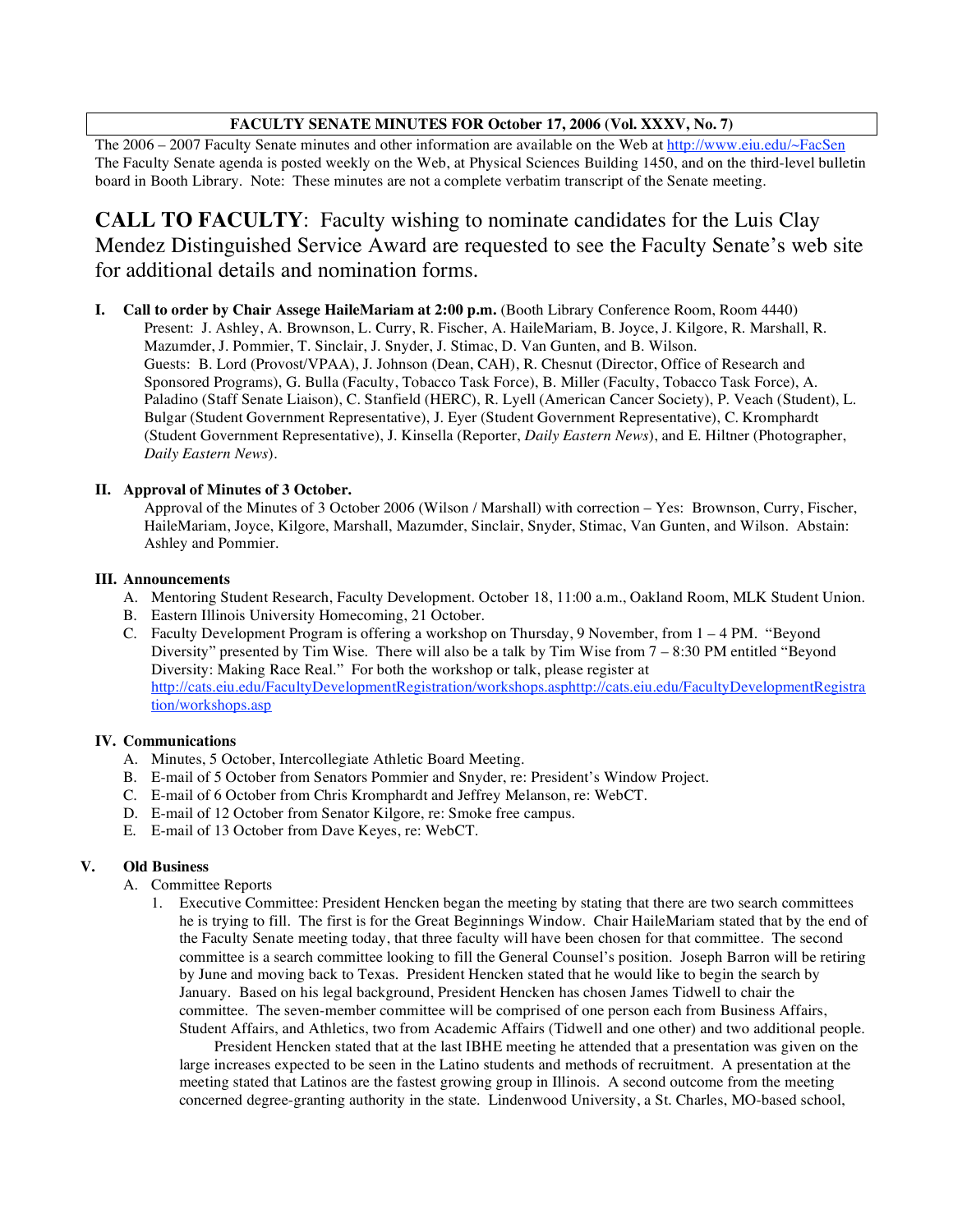has opened a branch campus in Belleville, IL – what has until now been an area served by SIU. Lindenwood offers a B.S. in Healthcare and a Master of Arts in Counseling. These programs are offered at a high school in Belleville. The problem, as pointed out by the President of SIU, Glenn Poshard, is that Lindenwood did not have to show the IBHE if there was any overlap with existing programs in the area or if there was even a need. President Hencken stated that this trend was first started by Walden University. Senator Stimac added that it is very interesting to note that the board of directors of Lindenwood University includes the Mayor of Bellville and the Board Chairman of St. Clair County, the county in which Bellville is located.

President Hencken stated that there will be a Staff Development, or appreciation day, at the Saturday, 4 November football game against Tennessee State. It will be similar to last years in that food will be served under a tent and tickets will be available for staff.

When asked about the retirement wall, Provost Lord said that he has spoken with Dean Lanham. Dean Lanham is not against the idea presented (a wall of retiree's name on the north entrance stairs), but did caution that during construction those stairs had to be reinforced when they pulled away from the building. Being the case, bringing in a structural engineer may be required.

Both President Hencken and Provost Lord were excited to announce the \$1.825M grant received under the Title III program for developing a student success center. The center will help those students who have been helped as freshman and who may need help in their sophomore, junior, and senior years. This was the first application for this grant and there was little expectation of receiving it, so everyone is very pleased.

President Hencken finally stated that he took a tour of the interior of the Doudna Center and was extremely impressed with the work that has been done. There are about 180 people continually working on the project and it is looking very good.

- 2. Nominations Committee: Senator Pommier stated that the Apportionment Board needs a faculty volunteer. Interested faculty should email him (jhpommier@eiu.edu) by next Tuesday, 24 October. Chair HaileMariam stated that Senators Pommier and Snyder have volunteered to serve on the President's Great Beginnings Window Project. Senator Brownson volunteered as well. The three volunteers were accepted. Chair HaileMariam asked for volunteers to serve on the General Counsel Search Committee. Senator Wilson volunteered to serve and was accepted.
- 3. Elections Committee: no report.
- 4. Faculty Student Relations Committee: no report.
- 5. Faculty Staff Relations Committee: Senator Mazumder attended the meeting on 9 October. One concern voiced at the meeting was a potential increase to the parking fees. And a concern about lack of parking around Booth Library. Senator Stimac stated the he is on the Parking Committee and the greatest suggested increase in fees mentioned would be to \$100 over a time span of three years. Such an increase is also being suggested to be able to be deducted by monthly payroll deductions, rather than one large deduction at the start of the year. No recommendation has yet to be made for presentation to the Presidents Council however – the Parking Committee is still discussing the various issues.
- 6. Budget Transparency Committee: Senator Ashley stated he attended the meeting and the amount of money coming from the state is decreasing and from tuition is increasing so Eastern Illinois University should be known as a state-assisted school. The committee is looking at budgeted versus actual expenditures dollars.
- 7. Faculty Forum Committee: Senator Wilson passed around a sheet with suggested Faculty Forum dates and topics submitted thus far. Senator Stimac suggested that the February 6 date would be best since that is the only date in which the Forum could be held in the University Ballroom. When held in the Ballroom, turnout has been very good. Suggested topics were: Academic standards and quality, Learning outside the classroom (research, internships, and creative activities), EIU as a part of the community, EIU as a cultural center, EIU as a green campus, Philosophy of undergraduate education, Quality of life at EIU, Creating an academic atmosphere, Academic effectiveness vs. academic efficiency, The role of technology in education. Additional topics suggested were Creating a culture of undergraduate research and Equity in research and creative activities. Senator Wilson asked that addition ideas be emailed to her (bmwilson@eiu.edu) by next Tuesday at noon.
- 8. Awards Committee: Senator Curry urged interested faculty to nominate candidates for the Luis Clay Mendez Distinguished Service Award. The deadline for applications is 6 November. Information is on the Faculty Senate's home page (http://www.eiu.edu/~FacSen).

a) Provost's Report: Senator Wilson stated that some faculty are concerned that Banner will not be able to handle certain types of paychecks and distributions. Provost Lord replied that is being addressed, but the issue only effects approximately 12 faculty on campus.

<sup>9.</sup> Other Reports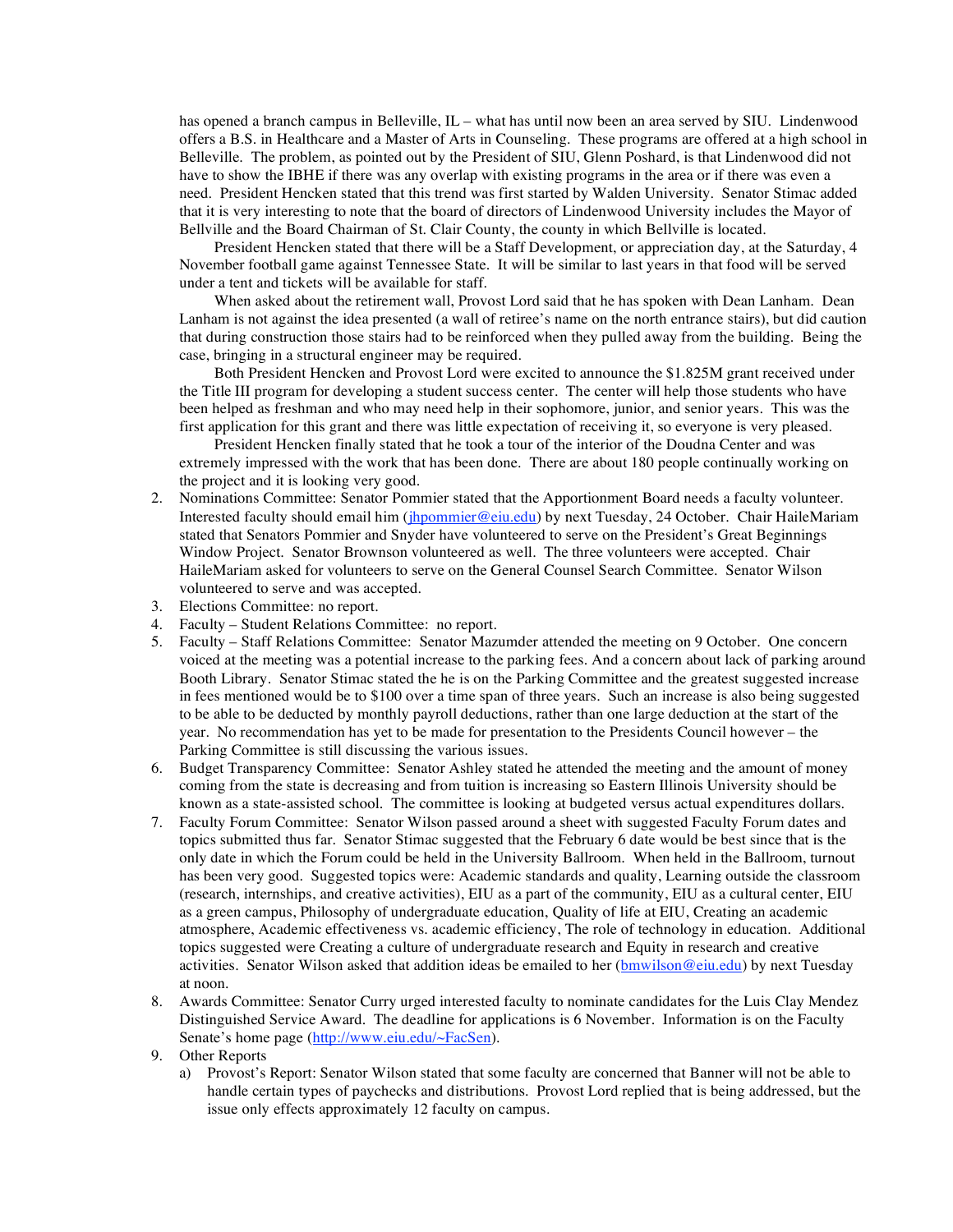## **VI. New Business**

- A. Senator Curry and R. Chesnut, Director of the Office of Research and Sponsored Programs, introduced the Report from the Research and Creative Activity Focus Group (see attached document at end of minutes). Senator Curry stated that the focus group met five times since it was formed. The group developed a vision statement and goals with the heart of the recommendation being oversight by a single board. Such a strategy will promote costs effectiveness and enhance the visibility of all research and creative activities (R/CA) at Eastern Illinois University. The placement of all R/CA together under one umbrella board will also allow the annual publication highlighting the R/CA that has taken place that year. Senator Joyce asked if there was an equal distribution of summer research awards. Chair HaileMariam stated that discussion on that issue would be placed on the agenda for a future Faculty Senate meeting. Senator Ashley asked why the switch to the calendar year, as opposed to the academic year. Chesnut replied that the decision was based largely on recommendations received by the committee. Such a change to the calendar year would also lend itself to the evaluation cycle and compilation of portfolios in January. Senator Ashley followed up by asking how many hard copies of the annual report would be published. Chesnut replied that he estimates between 300 – 500, but that the number will be fine-tuned and that the report can be used for recruitment purposes as well. The report would also be placed on-line. Senator Joyce suggested that since the hard copy of the annual report from the Lumpkin College of Business and Applied Sciences limits faculty to just three or four publications, an on-line report would be able to have more publications listed for faculty. Senator Ashley who would write the featured in-depth profiles of researchers or creative artists. Chesnut replied that the oversight committee would coordinate that with the respective Deans who select faculty in advance. There would be some flexibility to add faculty based on special events. The Vice President for External Relations would also be involved. Senator Pommier asked the focus would just be on faculty. Chesnut replied that it would focus on faculty and staff. Students could be featured under the Graduate Student Expo of a showcase similar to ScienceFest, held by the College of Sciences. Senator Ashley about the structure of the oversight committee. Chesnut replied that it might be structured similarly to the Council for Faculty Research – two faculty from each college, one from the Library, and one appointment from the VPAA and VPER areas. Senator Wilson suggested that Unit B faculty should be included as well. Senator Pommier asked if Faculty Development has been involved yet. Chesnut replied that they had not. Senator Pommier added that Faculty Development's involvement could act as a catalysts to showcase not just R/CA, but also service and teaching of faculty. Representative Bulgar asked if students could be ex-officio members of the oversight committee. Chesnut stated the he is open to the committee structure and that having students as ex-officio members would be fine with him. Chesnut added that students in the University of Wisconsin – Eau Claire system voted a small increase in their student fees to specifically fund undergraduate involvement in research and to support research assistantships. Senator HaileMariam added that the fees are not large, but have very far-reaching benefits. Senator Fischer stated that it appears that undergraduate students are being left out, yet the Provost's goals stated we should include them. Chesnut stated that events such as ScienceFest include them and is a university-wide event similar to that were to start, they would be further included. Chesnut replied that undergraduates on co-authored papers should be acknowledged as well. Chair HaileMariam that Senator Curry and Dr. Chesnut for the discussion.
- B. Drs. Gary Bulla and Bryan Miller, members of the Tobacco Task Force gave a presentation of the possibility of a smoke free campus. The Tobacco Task Force, started about 1.5 years ago conducted a survey in 2005 in which 25 random classes were surveyed. They then analyzed the 756 completed surveys. One of the outcomes of the survey was that the current policy (IGP #171: http://www.eiu.edu/~auditing/IGP/policy171.html) was not understood by many. Survey respondents also believed that the policy was not enforced and that they did not understand the grievance process. Of the respondents, 71 percent believe that second-hand smoke if harmful. 72 percent of the smokers agreed. The case was made that Eastern Illinois University should discourage smoking habits. Survey results indicated that 16 percent increased smoking once they started at Eastern Illinois University and that 8.6 percent began once they started at Eastern Illinois University. A smoke free campus would not be against a smoker's right to smoke. Bulla stated that Southern Illinois University-Carbondale has been smoke free since 2001 and the Southern Illinois University-Edwardsville is slated to be smoke free starting 2007. Survey respondents stated that nearly 67 percent wanted to quit within six months. Senator Ashley asked if we can't enforce the current policy, how do we expect to enforce a smoke free campus. Bulla replied that schools that became smoke free actually found it much easier to enforce since no one was allowed to smoke anywhere on the campus. Representative Bulgar suggested that a smoke free campus would alienate and disguise the problem. An increase in taxes on cigarettes has not discouraged smoking. Bulla replied that SIU-C has seen at least a 30 percent reduction in the number of smokers in surveys they conducted. Miller added that this ban would just be on campus. Senator Brownson asked if the decrease in the number so smoking students could be because they left for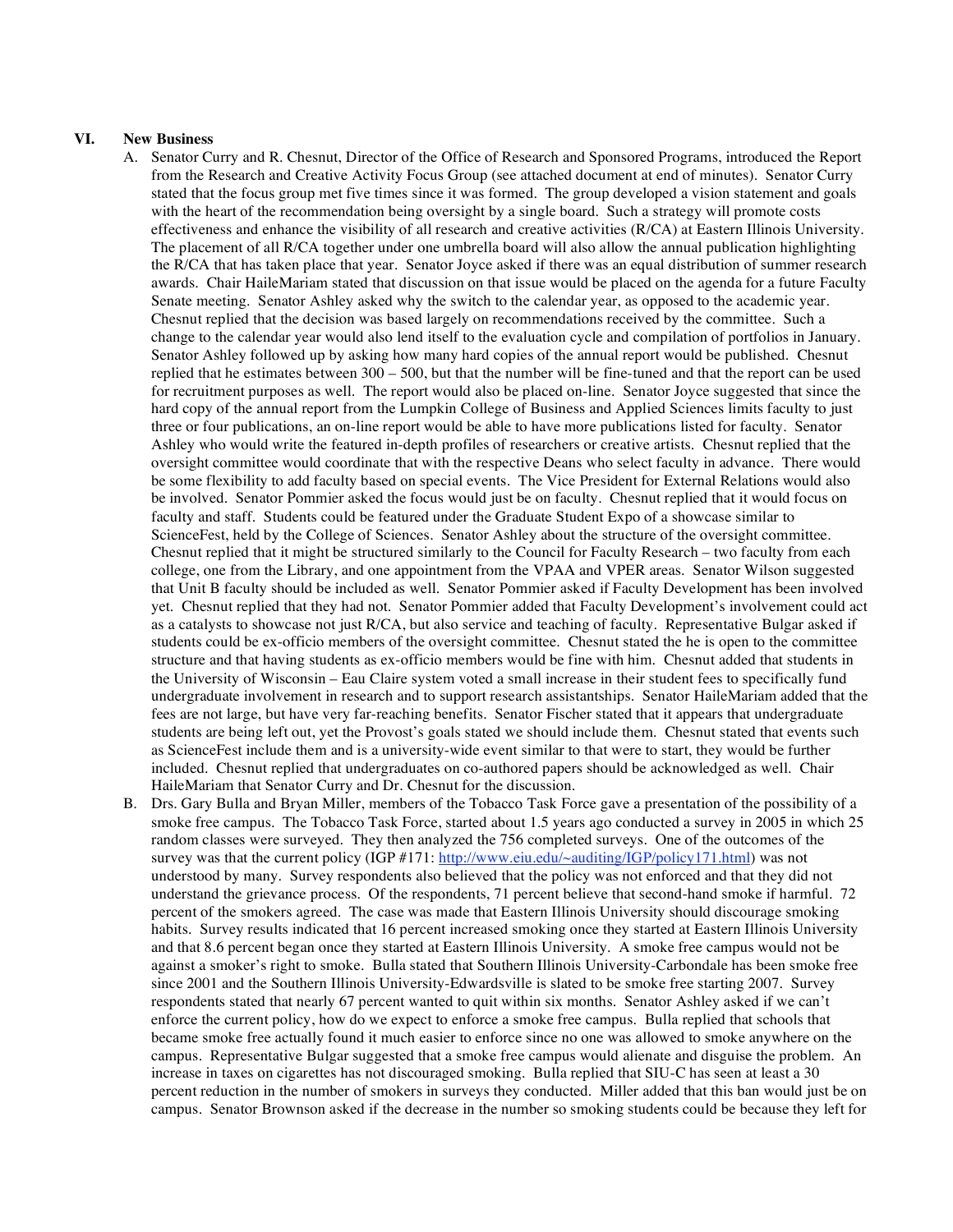other schools. Bulla replied that SIU-C has seen an increase in retention rates and the number of applications have remained level. Senator Kilgore stated that a ban would not address the addiction issues associated with smoking. Senator Wilson agreed that it would be nice if no one smoked, but cringes at the imposition of an immediate ban. She would like to see goals set then intense smoking cessation workshops offered. Senator Pommier stated that he thought education was the key. An article by the Surgeon General of the United States listed the hazards of second-hand smoke. Senator Pommier added that he has to walk through second-hand smoke to get into his building and must keep the door to his office closed owing to the ventilation system drawing in second-hand smoke from outside into his office if the door is left open. Representative Bulgar stated that not if, but how, should the smoking ban be instituted. There should be more education prior to the ban. An immediate ban would hurt students. Senator Fischer stated that he had no problem with a mandate that limits behavior since there are already similar mandates in place (e.g., no drinking in offices). Educational programming by the HERC does not appear to be work, and we should not make it easy for people to smoke. Senator Fischer added that the designated smoking spots on campus are usually the best spots, e.g., picnic tables under trees. Senator Stimac asked how SIU-C instituted their smoke free campus policy. Bulla replied that it was step-wise 1) intense education, which turned out not to work, and then 2) the ban was imposed. Senator Snyder states that the Surgeon General's warnings on the sides of cigarette packets have been shown not effective at reducing smoking. Senator Mazumder stated that there will be opposition, but that this is not new legislation, just an extension of current policies. Stanfield stated that the HERC does offer smoking cessation workshops on campus to help students stop smoking. Information on the workshops is sent to all students via email. Senator Joyce stated that maybe a resolution to ban smoking that has a fine associated with it would be effective. Senator Van Gunten asked what the cost in manhours was to clean up the cigarette butts on campus. Miller replied that SIU-C estimates that it saves approximately \$40,000 per year not having to clean up the cigarette butts. Veach stated that he represents approximately 80 students who signed a petition to not ban smoking on campus. He stated that getting people healthy is a good idea, but enforcement of the current policy would be a good place to start. He added that smokers he associates with try to separate themselves from non-smokers. Senator Kilgore stated that making Eastern Illinois University's campus smoke free tomorrow would be a drastic step. A date should be set then intense educational programs should be developed. Senator Ashley (Pommier) made the motion that "The Faculty Senate recommends that beginning 1 July 2008 that the Eastern Illinois University campus be smoke-free." Senator Joyce suggested that maybe 1 July 2007 might be better. Senator Pommier stated that we needed time to educate people. Representative Bulgar asked such a recommendation could be imposed with respect to state law. Senator Curry stated that with respect to higher education law, policies could be made that are stricter than state law. Yes: Ashley, Brownson, Curry, Fischer, Joyce, Marshall, Mazumder, Pommier, Snyder, Stimac, and Van Gunten. No: Sinclair. Abstain: HaileMariam, Kilgore, and Wilson. Motion passes 11-1-3.

### **VII. Adjournment at 3:50 p.m.**

**Future Agenda Items:** Service Learning, Copy Right, Campus Atmosphere; Vision for Future, Long Range Planning; Housing; Faculty Handbook.

Respectfully submitted,

John Paul Stimac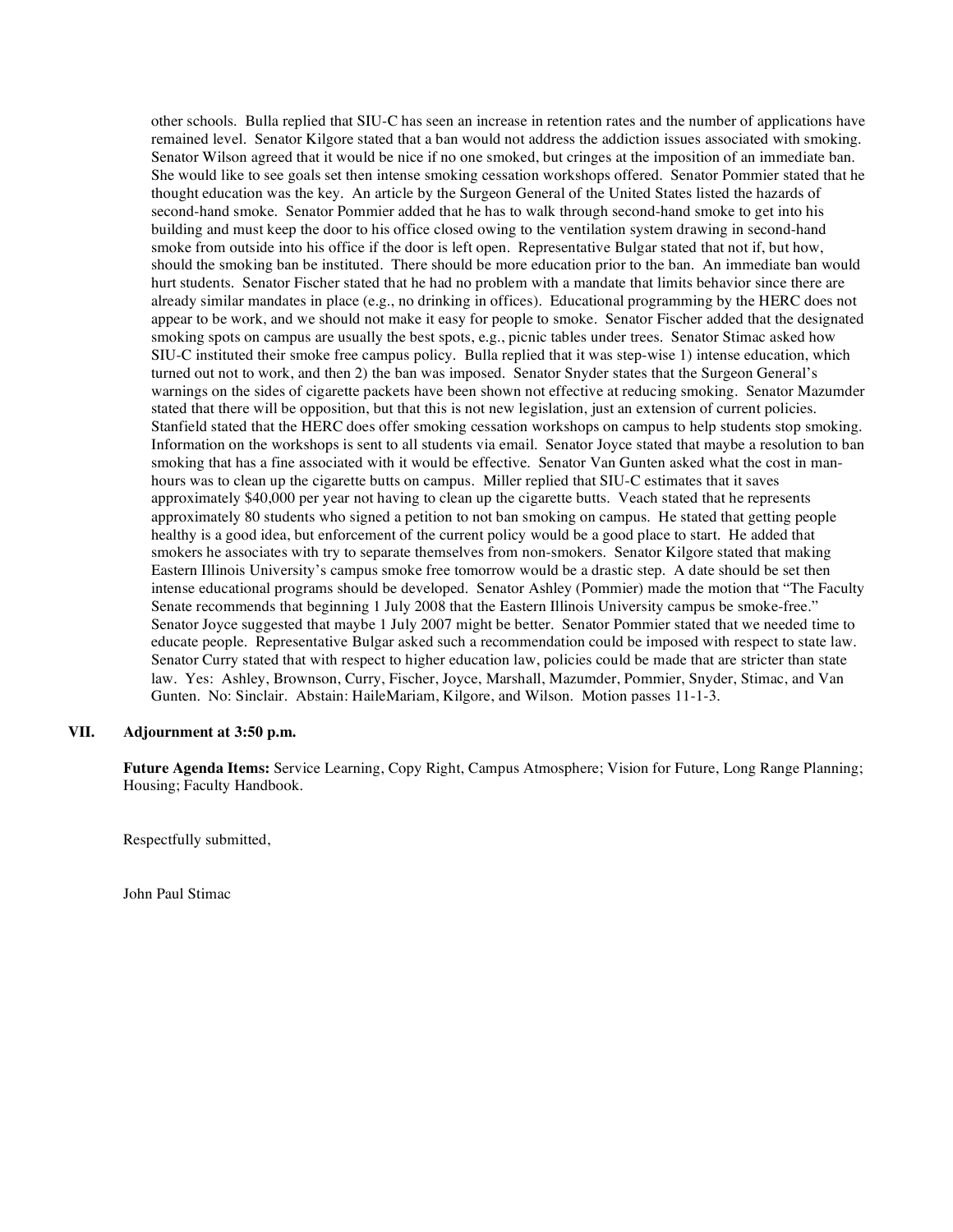# **The Research Mission of a Teaching University**

# Introduction

Faculty further the mission of Eastern Illinois University in a variety of ways. While Eastern faculty are here "primarily because of their commitment to teaching,"<sup>1</sup> research and creative activity are valuable because they define and mold the disciplines that are taught. Faculty do not simply pass along received knowledge, but participate in its discovery and include their students in this discovery whenever possible. Eastern is responsible for providing resources, facilities, and a working environment that encourage the integration of classroom instruction with research and creative activity. Because Eastern's budget cannot provide these resources to the same extent as a research institution can, the university's challenge is to use these limited resources to achieve maximum results. $^{2}$ 

Although the forgoing statements are true of any Master's I, comprehensive university, Eastern could distinguish itself by emphasizing two features of its research and creative activity:

- Integration: Research and creative activity are integrated with education in each discipline and serve the curriculum by enhancing students' ability to acquire, discover and apply knowledge.
- Collaboration: In carrying out research and creative activity, faculty collaborate whenever possible with students and with regional agencies/businesses to serve student learning and regional revitalization.

Emphasizing integration and collaboration could and should affect the university's organization of resources. Unlike research-intensive institutions, Eastern must focus most of its resources on teaching. Any resources available for research (internal funding, release time, assistantships, and regional support) must be cohesively organized to support the research mission. By organizing its resources Eastern could maximize the effects of these investments and achieve local, regional, state, and national recognition. Organizing all of the resources toward each program's research priorities could leverage achievements in research for Eastern that are significantly above the norm. Emphasizing integration and collaboration might also make Eastern a first-choice university for more honors students and graduate students than is currently the case.

# Vision

Eastern Illinois University's integrated and collaborative research model will distinguish the University from comparable teaching institutions and produce results that are out of proportion to its resources. The tangible evidence of Eastern's achievements might be envisioned systematically along these lines:

- 1. Faculty in each department will achieve discipline recognition in research or creative activity at university, regional, state, national or international through receipt of awards or acceptance to present, publish, perform, or engage in related forms of acknowledgement for research and creative activity
- 2. Graduate students in each department or school with graduate programs will achieve a comparable level of recognition for projects mentored by graduate faculty
- 3. Undergraduate students in each department/school will achieve a comparable level of recognition for projects mentored by faculty
- 4. At any given time, at least one project in each college will include a collaborator from outside the university.
- 5. Through annual reports to its constituencies, Eastern will showcase the achievements of its Integrated Collaborative Model and gain recognition from state leaders for its effective use of research to advance its disciplines, its student learning, and its regional economy.

# References Cited

1. Eastern Illinois University vision statement.

2. This paragraph is an edited version of text found on the web site of Ball State University and is used by permission.